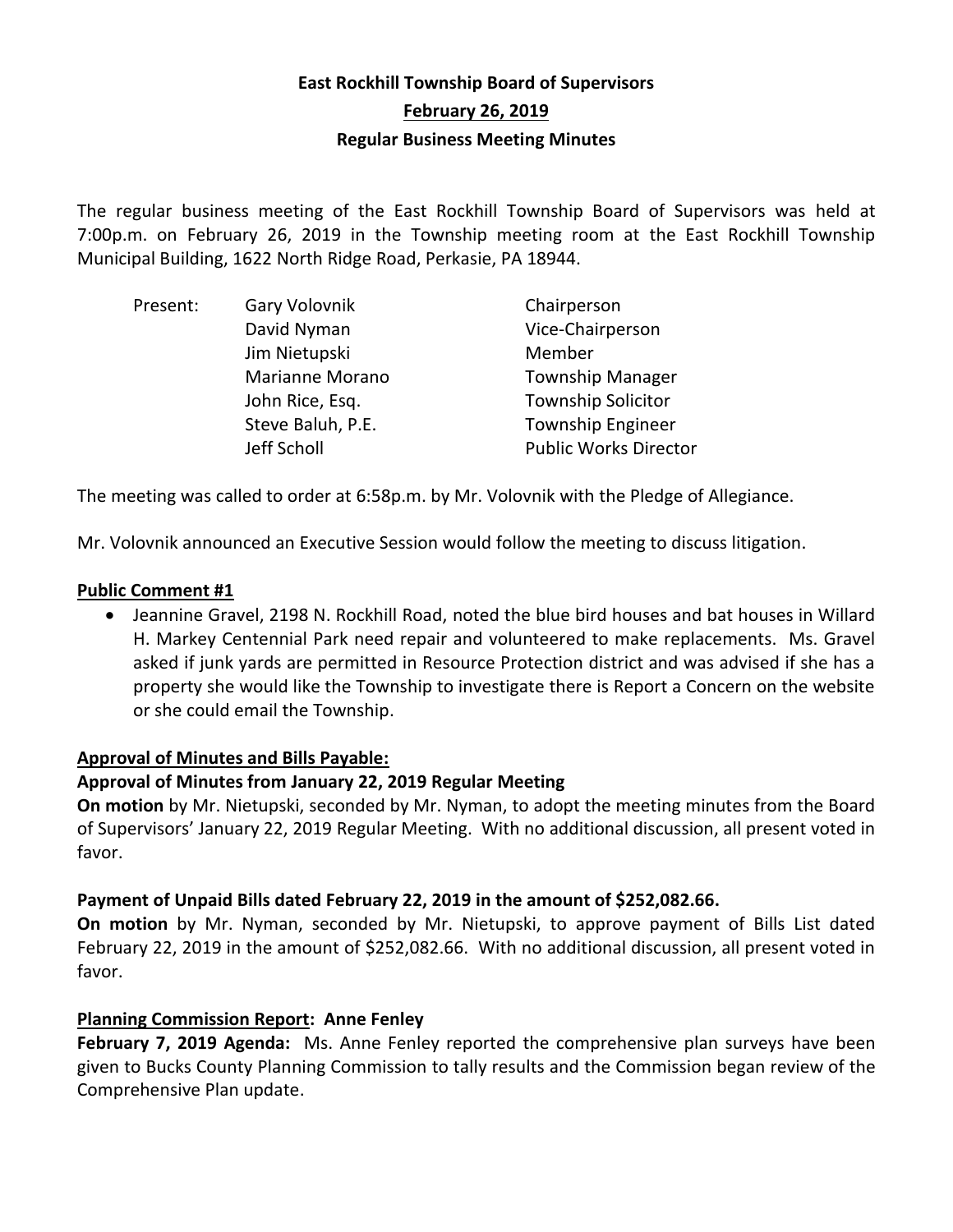**On motion** by Mr. Nyman, seconded by Mr. Nietupski, to approve the Planning Commission Report. With no additional discussion, all present voted in favor.

## **Pennridge Wastewater Treatment Authority Report: Dave Nyman**

The January 28, 2019 Pennridge Wastewater Treatment Authority draft minutes and December 2018 flow reports are on file. Mr. Nyman noted at the February meeting fraud prevention policy is being implemented; Ordinance is under consideration to remove Inflow & Infiltration; NPDES permit renewal, Chapter 94 report and EDU update are being worked on; electrical upgrade is under consideration in 2019 and Hilltown Township is requesting to purchase 25 EDU's.

**On motion** by Mr. Volovnik, seconded by Mr. Nietupski, to approve the Pennridge Wastewater Treatment Authority report. With no additional discussion, all present voted in favor.

## **Pennridge Area Coordinating Committee Report: David Nyman**

Mr. Nyman reviewed the January 24, 2019 PACC notes. The meeting notes are on file. Mr. Nyman noted the center has had water damage and details were posted to the Township website.

**On motion** by Mr. Volovnik, seconded by Mr. Nietupski, to approve the Pennridge Area Coordinating Committee report. With no additional discussion, all present voted in favor.

## **Pennridge Regional Police Commission Report: Sergeant Maloney**

Sergeant Maloney shared the January 2019 Pennridge Regional Police activity report. The report is on file.

There were general comments by the public asking the Sergeant questions without stating names and addresses for the record.

**On motion** by Mr. Nietupski, seconded by Mr. Nyman, to approve the Police Commission Report. With no additional discussion, all present voted in favor.

### **Township Manager's Report: Marianne Morano**

**Sign and Livestock Ordinance Revision Proposal.** A proposal from Bucks County Planning Commission was provided to the Board in the amount of \$2,400.00 to develop use regulations for 'Livestock' and amend regulations for signs. Mr. Nietupski questioned the timing in regard to the current comprehensive plan review.

**On motion** by Mr. Nyman, seconded by Mr. Volovnik, to approve Manager execution of the agreement from Bucks County Planning Commission in the amount of \$2,400.00 to develop use regulations for 'livestock' and amend regulations for signs. With no additional discussion, the motion passed 2-1 with Mr. Nietupski voting in opposition.

# **A snow emergency was declared on February 20, 2019 from 11am to 12:00am (midnight).**

**Annual state aid report MS-965 has been submitted to PennDOT electronically.**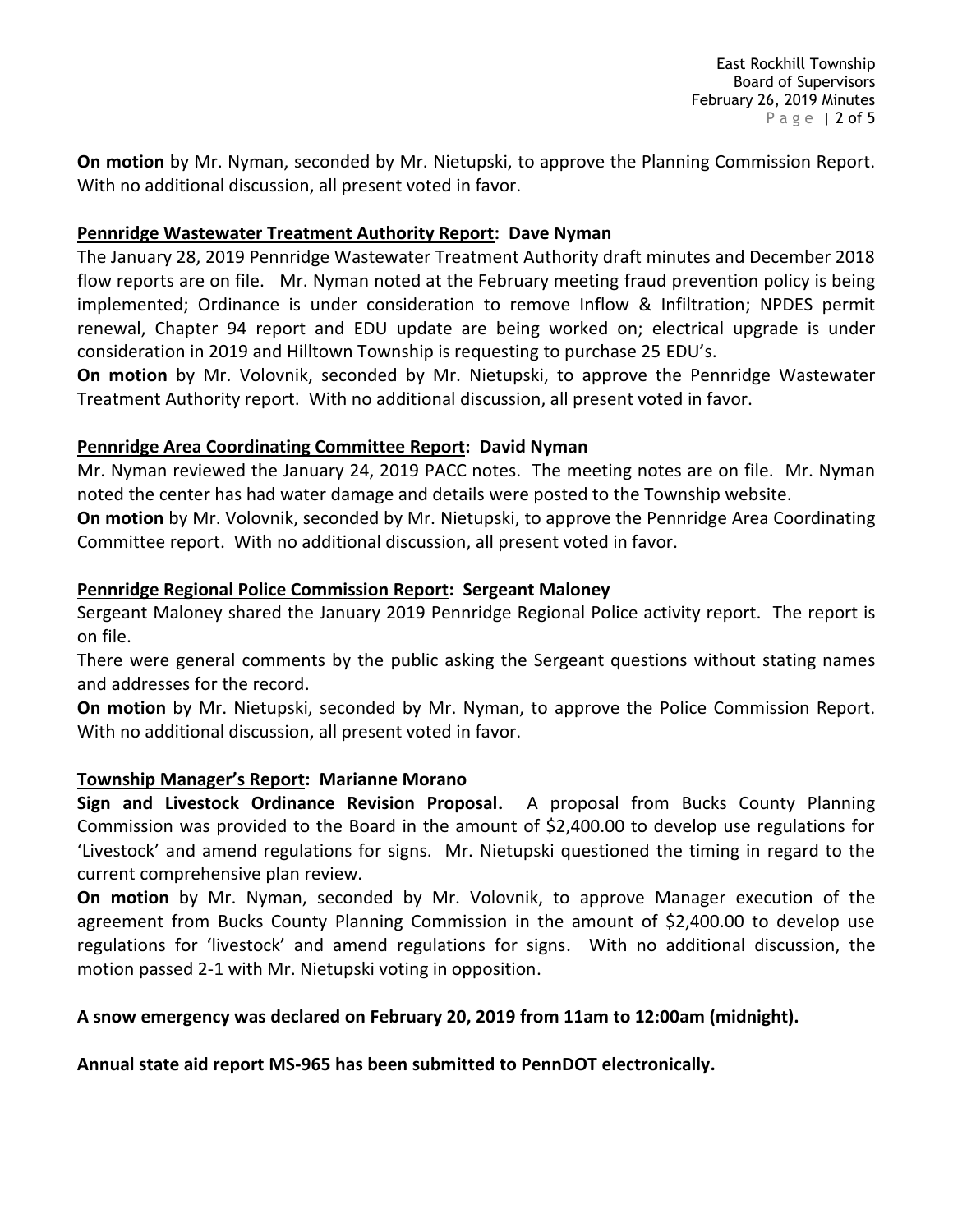**On motion** by Mr. Nietupski, seconded by Mr. Nyman, to approve the Township Manager Report. With no additional discussion, all present voted in favor.

#### **Public Works Report: Jeff Scholl**

Mr. Scholl updated the Board on Public Works activities for January, 2019. Mr. Scholl noted the recent wind storm resulted in two trees in roadways with one of the trees lying on electric wires which required PPL to remove the tree. The report is on file.

**On motion** by Mr. Nyman, seconded by Mr. Nietupski, to approve the Township Public Works Report. With no additional discussion, all present voted in favor.

#### **Engineer Report: Steve Baluh, P.E.**

**Subdivision Plan Review Status.** Review dated February 1, 2019 is in the Board's packets. No action is necessary.

**Pennridge Airport Hangars.** Mr. Baluh advised the Board the Hangar Land Development plans page 1 of 1 have been signed and will be recorded.

**Plan Submissions.** Mr. Baluh noted the Planning Commission will be holding a regular meeting in March as advertised to review a sketch plan for a car wash at SR313 and Fifth Street and a Dornstreich Lot Line adjustment.

**On motion** by Mr. Nietupski, seconded by Mr. Nyman, to approve the Township Engineer report. With no additional discussion, all present voted in favor.

### **Solicitor Report: John B. Rice, Esq.**

**Brake Retarder Restriction on Portion of North Rockhill Road.** A public notice has been posted and advertised for the public hearing to amend Code of Ordinances Chapter 15, Part 2 by adding a new Section 15-219 Brake Retarder Prohibition at Certain Locations and establishing a prohibition on the use of brake retarders along North Rockhill Road between Muskrat Road and Quarry Road. It was noted a submission to PennDOT included North Rockhill Road from Old Bethlehem Pike to Three Mile Run Road however a downhill grade exceeded 4 percent and therefore inclusion of portions of the road were denied by PennDOT for safety reasons. The public hearing was open to the public.

- Josh Scheider, 754 E. Rockhill Road, noted he lives near Bethel Baptist Church and works at the Church and asked what sound jake brakes make, does not want to hear any noise from brakes, and how much the penalty was. The penalty is \$25 as allowed under the motor vehicle code. Sergeant Maloney advised additional charges are added to the penalty resulting in a total fine of \$100 and more depending on additional violations.
- Ron Schulberger, 2386 Hill Road, asked if Old Bethlehem Pike near Forrest Lodge could be restricted. It was noted the road ownership is shared with West Rockhill Township.
- Karen Drum, 2105 N. Rockhill Road, has driven tractor trailers and believes, if driving the posted speed limit of 25mph on North Rockhill Road, jake brakes will not be necessary.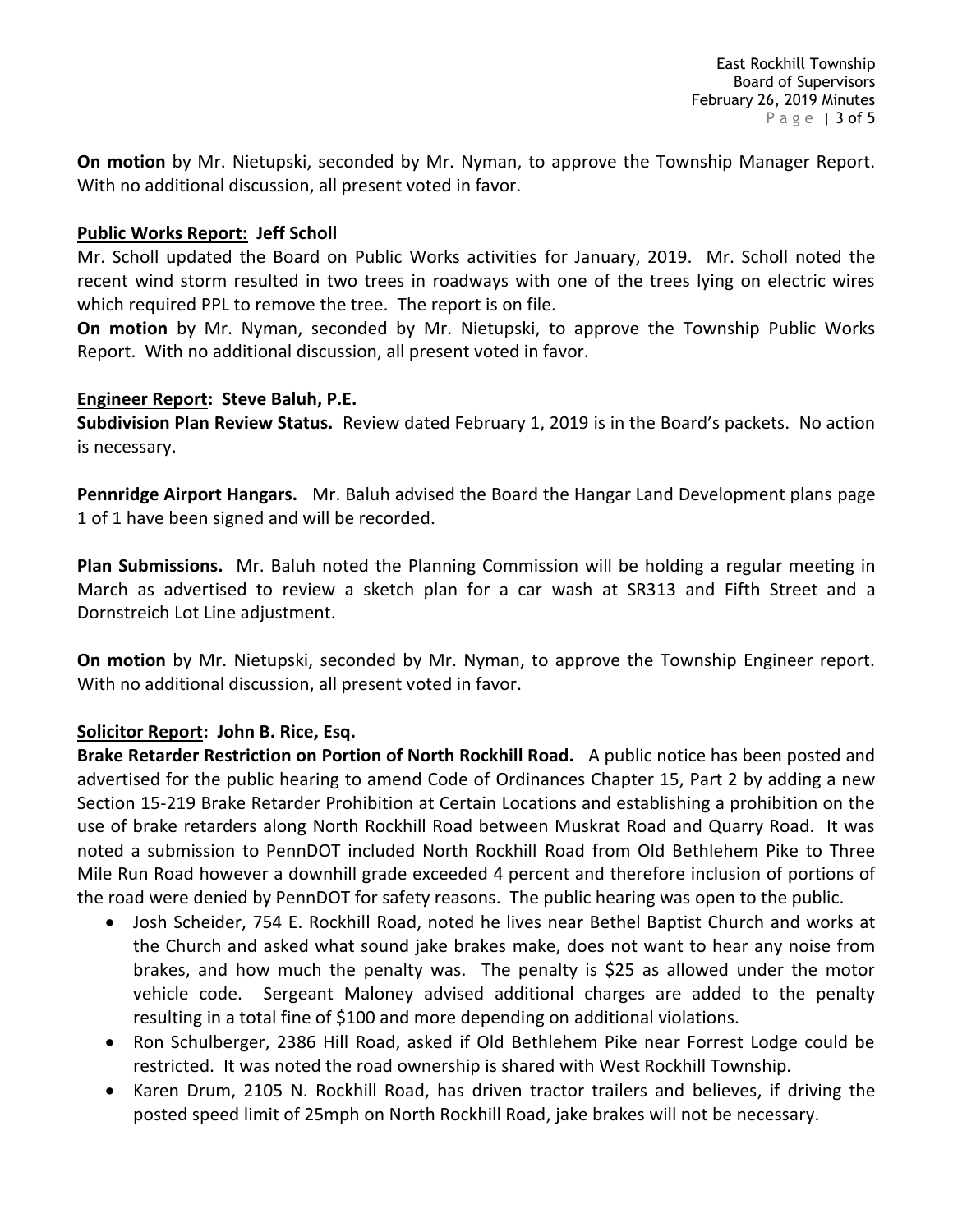- Katie Zackon, 727 E. Rockhill Road, noted a full traffic study has been provided by the Quarry operator consultant but would like the Township to consider a traffic study also. Mr. Nyman noted the Township is required to follow PennDOT requirements even though these are Township roads.
- Mary Schulberger, 2386 Hill Road, asked if the speed could be lowered just at the Bethel Baptist Church where they operate a school. It was noted the Township called Bethel Baptist and was advised there are no walkers to the school and therefore PennDOT would not approve a school zone. Other signage may be possible.
- Josh Scheider, 754 E. Rockhill Road, stated employees walk to the school and would like a dual speed limit with trucks required to drive at 15mph and cars at 35mph.
- Kim Gottshall, 2201 N. Rockhill Road, noted there was a school zone at Seylar Elementary. School zones without walking students were installed prior to current PennDOT regulations and are therefore grandfathered. Any new school zones must meet current PennDOT regulations.

There were general comments by the public without stating names and addresses for the record. No official action was taken by the Board.

The public hearing was closed.

**On motion** by Mr. Volovnik, seconded by Mr. Nietupski, to adopt **Ordinance 291** amending Chapter 15, Part 2 by adding Section 15-219 Brake Retarder Prohibition on North Rockhill Road between Muskrat Road and Quarry Road with the maximum penalty permitted by law. With no additional discussion, all present voted in favor.

**Federal Court Hearing.** Mr. Rice noted the Township was in Federal Court February 13 and 14 providing testimony to Judge McHugh and they had closing argument on February 15, 2019. He believes the Judge understood the zoning issues and the Township was waiting for a decision. Once issued, the decision will be posted to the Township website.

There were general comments by the public without stating names and addresses for the record.

 Kurt Weist, 779 E. Rockhill Road, has resided here for 21 years and noted he frequently travels. He just became aware of Quarry issues but believes the annual 500 ton removal did not happen. That is a DEP issue.

# **Department and Emergency Services Reports**

**On motion** by Mr. Nyman, seconded by Mr. Nietupski, to acknowledge receipt of the Department and Service Reports. With no additional discussion, all present voted in favor. Copies are on file.

# **New or Other Business – Supervisors' Items**

 Mr. Nietupski cited his recent attendance at the Bucks County Association of Township Officials Convention and noted Bucks County charges \$5 per vehicle registration which has allowed the County to repair 45 bridges. He also noted an Opioid Panel discussion revealed that the County has a drug and alcohol commission and 2% of narcan is available at all drug stores at no cost.